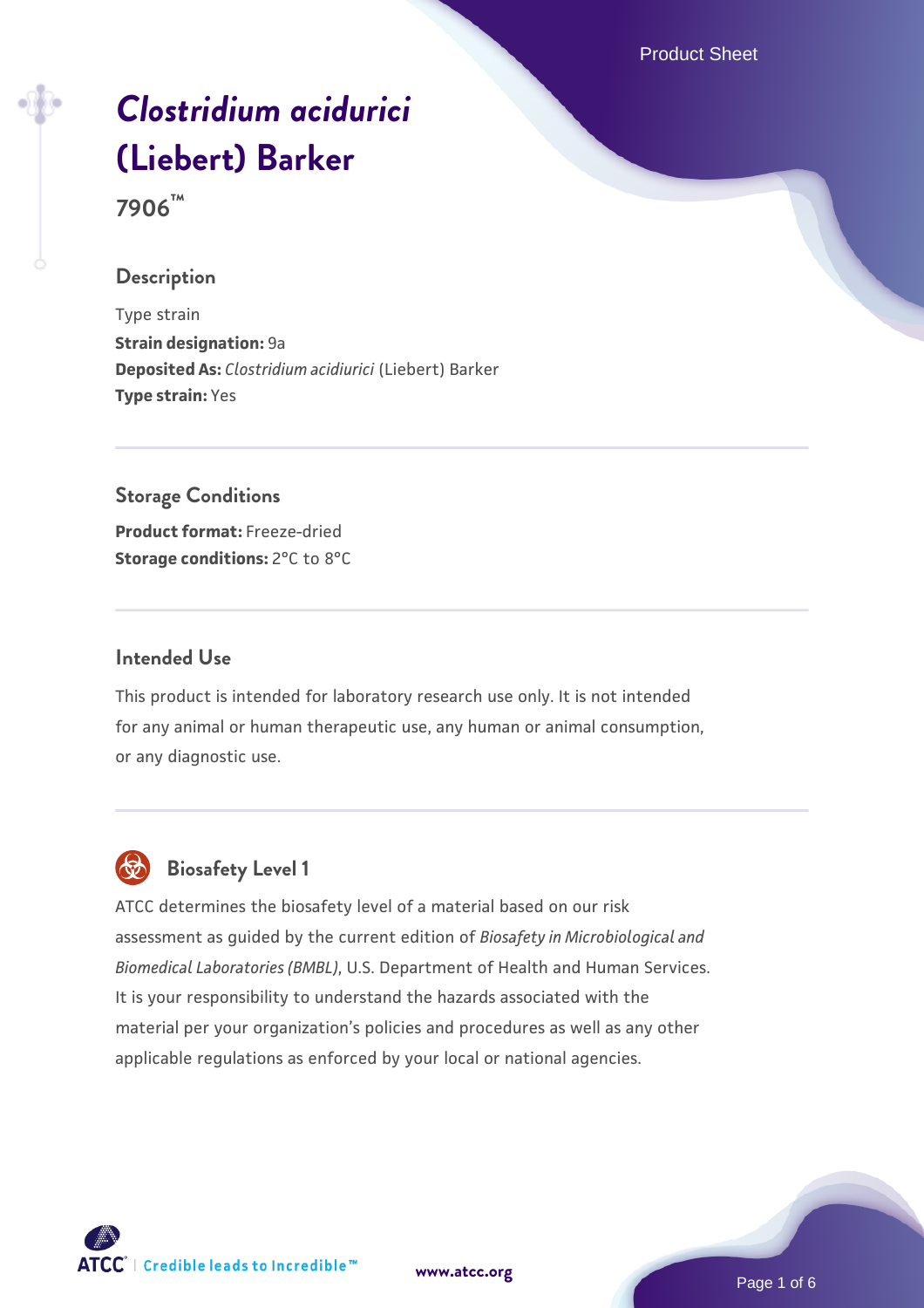# **[Clostridium acidurici](https://www.atcc.org/products/7906) [\(Liebert\) Barker](https://www.atcc.org/products/7906) Product Sheet Product Sheet 7906**

ATCC highly recommends that appropriate personal protective equipment is always used when handling vials. For cultures that require storage in liquid nitrogen, it is important to note that some vials may leak when submersed in liquid nitrogen and will slowly fill with liquid nitrogen. Upon thawing, the conversion of the liquid nitrogen back to its gas phase may result in the vial exploding or blowing off its cap with dangerous force creating flying debris. Unless necessary, ATCC recommends that these cultures be stored in the vapor phase of liquid nitrogen rather than submersed in liquid nitrogen.

# **Certificate of Analysis**

For batch-specific test results, refer to the applicable certificate of analysis that can be found at www.atcc.org.

# **Growth Conditions**

**Medium:**  [ATCC Medium 519: Uric acid medium for Clostridia](https://www.atcc.org/-/media/product-assets/documents/microbial-media-formulations/5/1/9/atcc-medium-519.pdf?rev=37d234dcb5e141f394014eebd1ee3b5f) **Temperature:** 37°C **Atmosphere:** Anaerobic

# **Handling Procedures**

- 1. Open vial according to enclosed instructions or visit www.atcc.org for instructions.
- 2. Under anaerobic conditions aseptically rehydrate the entire pellet with approximately 0.5 mL of #519 broth. Aseptically transfer the entire contents to a 5-6 mL tube of #519 broth. Additional test tubes can be inoculated by transferring 0.5 mL of the primary broth tube to these



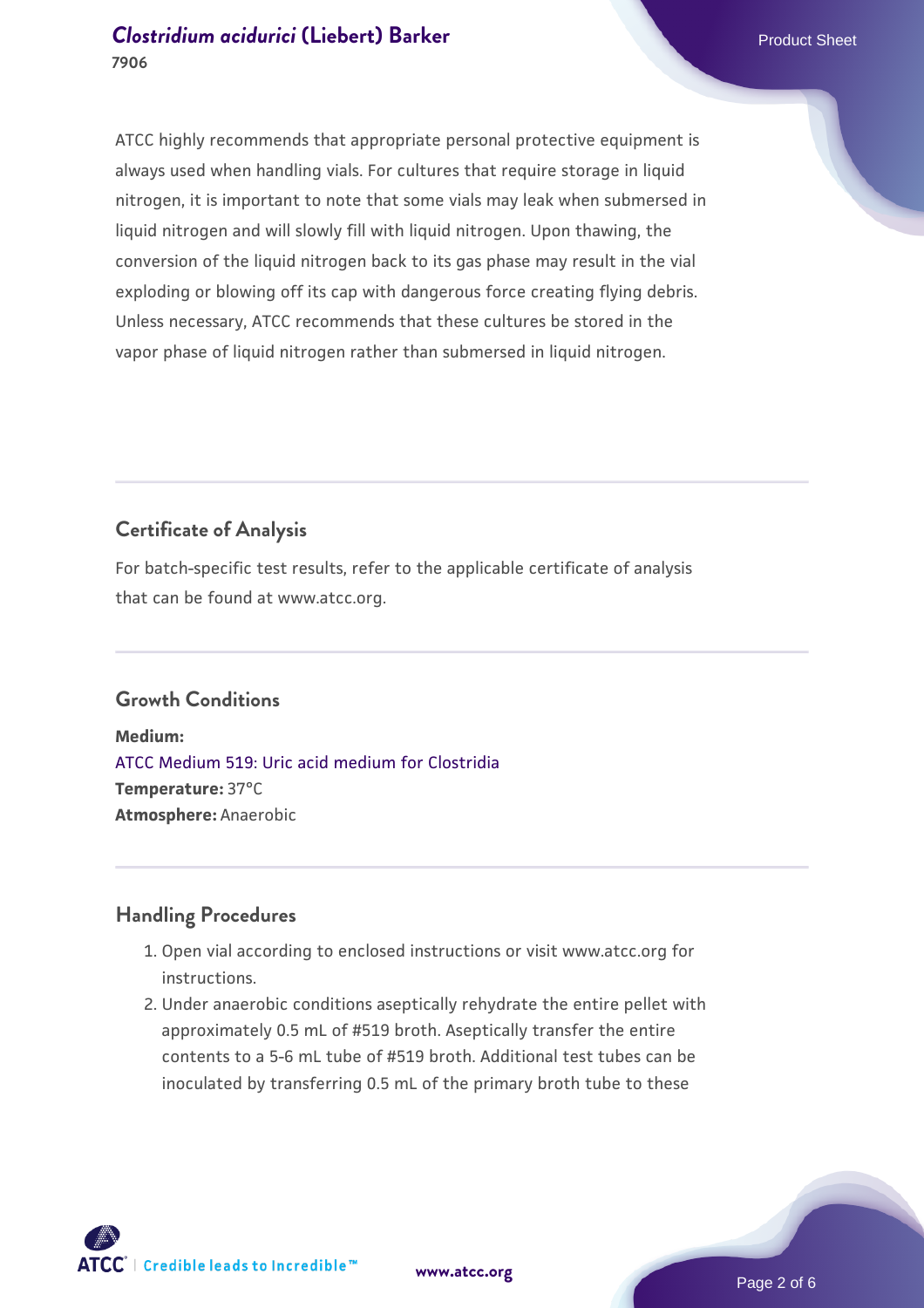#### **[Clostridium acidurici](https://www.atcc.org/products/7906) [\(Liebert\) Barker](https://www.atcc.org/products/7906) Product Sheet Product Sheet 7906**

secondary broth tubes. Best practice dictates the use of pre-reduced media.

- 3. Use several drops of the primary broth tube to inoculate a #519 plate and/or # agar slant.
- 4. Incubate in an anaerobic atmosphere at 37°C for 48 hours. Incubate one agar plate aerobically at 37°C to check for contamination.

#### ANAEROBIC CONDITIONS:

Anaerobic conditions for transfer may be obtained by the use of an anaerobic gas chamber or placement of test tubes under a gassing cannula system connected to anaerobic gas.

Anaerobic conditions for incubation may be obtained by any of the following:

- Loose screw caps on test tubes in an anaerobic chamber
- Loose screw caps on test tubes in an activated anaerobic gas pack jar
- Use of sterile butyl rubber stoppers on test tubes so that an anaerobic gas headspace is retained

## **Notes**

Additional information on this culture is available on the ATCC® web site at www.atcc.org.

## **Material Citation**

If use of this material results in a scientific publication, please cite the material in the following manner: *Clostridium acidurici* (Liebert) Barker (ATCC 7906)

## **References**

References and other information relating to this material are available at www.atcc.org.

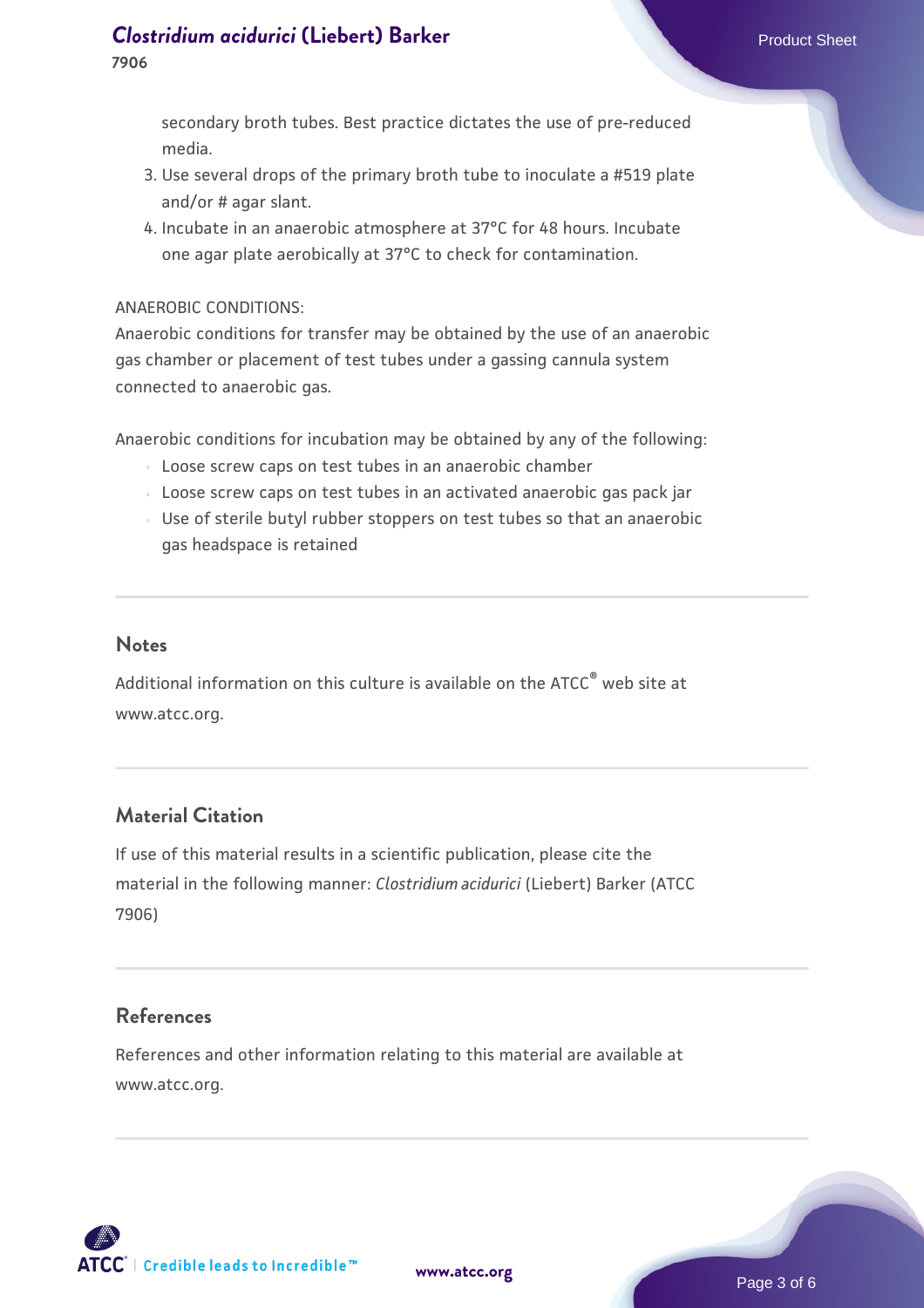## **Warranty**

The product is provided 'AS IS' and the viability of ATCC® products is warranted for 30 days from the date of shipment, provided that the customer has stored and handled the product according to the information included on the product information sheet, website, and Certificate of Analysis. For living cultures, ATCC lists the media formulation and reagents that have been found to be effective for the product. While other unspecified media and reagents may also produce satisfactory results, a change in the ATCC and/or depositor-recommended protocols may affect the recovery, growth, and/or function of the product. If an alternative medium formulation or reagent is used, the ATCC warranty for viability is no longer valid. Except as expressly set forth herein, no other warranties of any kind are provided, express or implied, including, but not limited to, any implied warranties of merchantability, fitness for a particular purpose, manufacture according to cGMP standards, typicality, safety, accuracy, and/or noninfringement.

## **Disclaimers**

This product is intended for laboratory research use only. It is not intended for any animal or human therapeutic use, any human or animal consumption, or any diagnostic use. Any proposed commercial use is prohibited without a license from ATCC.

While ATCC uses reasonable efforts to include accurate and up-to-date information on this product sheet, ATCC makes no warranties or representations as to its accuracy. Citations from scientific literature and patents are provided for informational purposes only. ATCC does not warrant that such information has been confirmed to be accurate or complete and the customer bears the sole responsibility of confirming the accuracy and completeness of any such information.

This product is sent on the condition that the customer is responsible for and assumes all risk and responsibility in connection with the receipt, handling,



**[www.atcc.org](http://www.atcc.org)**

Page 4 of 6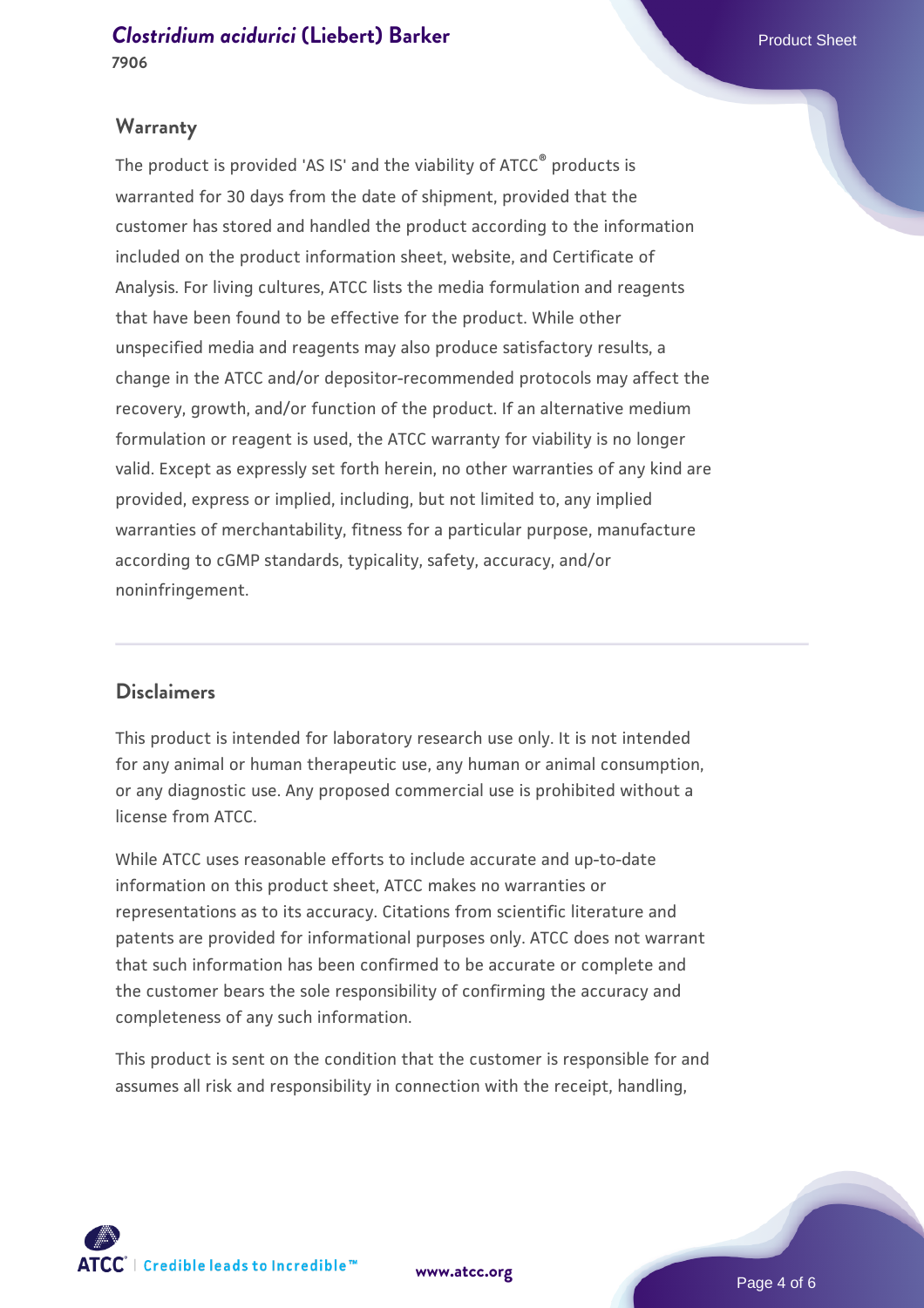storage, disposal, and use of the ATCC product including without limitation taking all appropriate safety and handling precautions to minimize health or environmental risk. As a condition of receiving the material, the customer agrees that any activity undertaken with the ATCC product and any progeny or modifications will be conducted in compliance with all applicable laws, regulations, and guidelines. This product is provided 'AS IS' with no representations or warranties whatsoever except as expressly set forth herein and in no event shall ATCC, its parents, subsidiaries, directors, officers, agents, employees, assigns, successors, and affiliates be liable for indirect, special, incidental, or consequential damages of any kind in connection with or arising out of the customer's use of the product. While reasonable effort is made to ensure authenticity and reliability of materials on deposit, ATCC is not liable for damages arising from the misidentification or misrepresentation of such materials.

Please see the material transfer agreement (MTA) for further details regarding the use of this product. The MTA is available at www.atcc.org.

# **Copyright and Trademark Information**

© ATCC 2021. All rights reserved.

ATCC is a registered trademark of the American Type Culture Collection.

# **Revision**

This information on this document was last updated on 2021-05-19

# **Contact Information**

ATCC 10801 University Boulevard Manassas, VA 20110-2209 USA